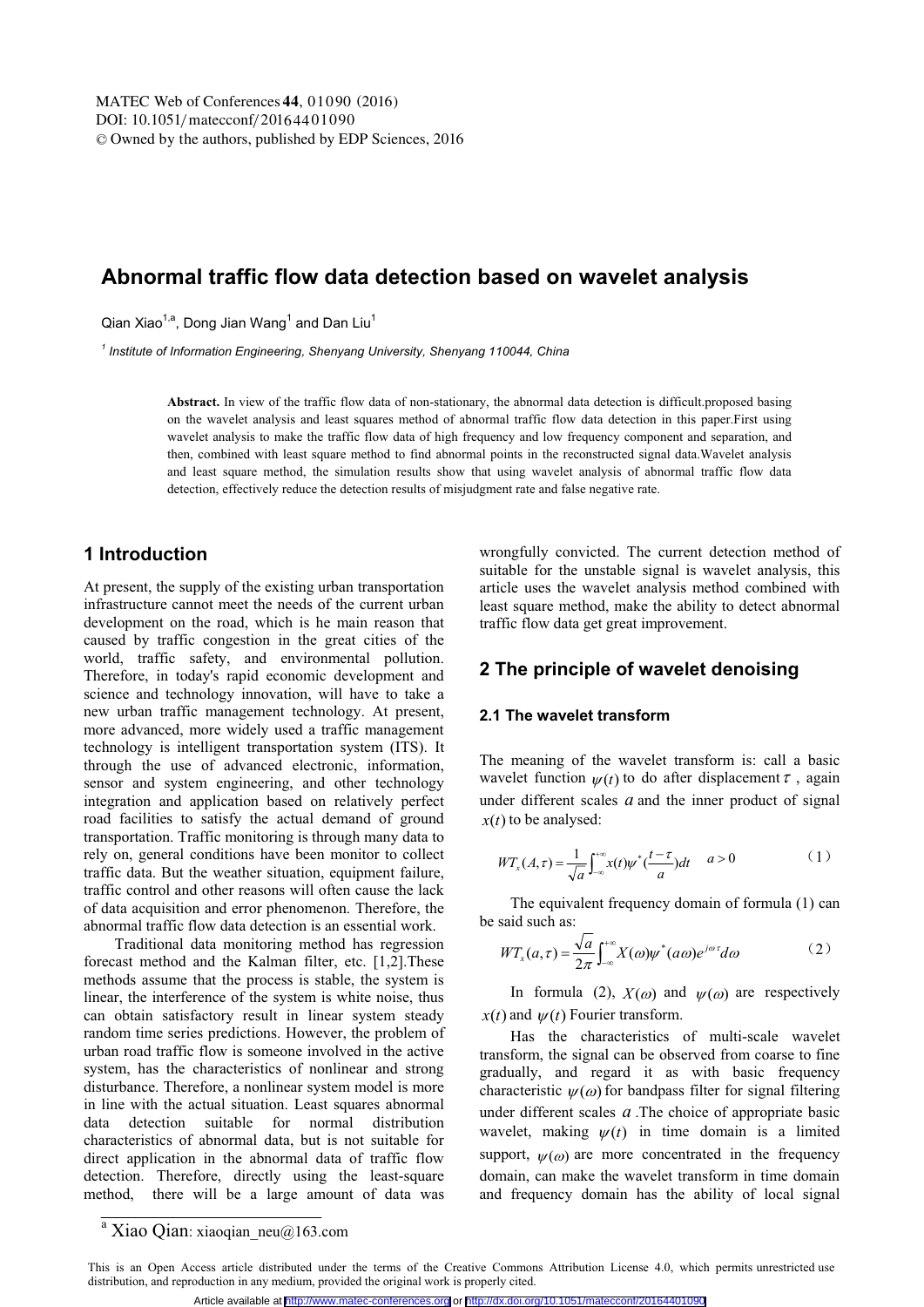characteristics, which is beneficial to detect signal singularity or eliminate noise.

#### **2.2 Wavelet decomposition and reconstruction**

In 1986, S.Mallat and Y.Meyer put forward the concept of multi-resolution analysis, and give the fast algorithm of wavelet decomposition and reconstruction, namely the Mallet algorithm.According to this algorithm,if  $f_k$  is the discrete sampling data of signal  $f(t)$ ,  $f_k = c_{0,k}$ , the signal  $f(t)$  decomposition formula for orthogonal wavelet

transform is:  
\n
$$
\begin{cases}\nC_{j,k} = \sum_{n} C_{j-1,n} h_{n-2k} \\
d_{j,k} = \sum d_{j-1,n} g_{n-2k}\n\end{cases}
$$
\n(3)

Among them,  $c_{j,k}$  ----scale coefficient;

 $d_{jk}$  ----wavelet coefficients;

*h*, *g* ---- a pair of quadrature mirror filter

group (QMF);

*j* ----decomposition layers;

*N* ----discrete sampling point<br>Wavelet reconstruction process is the inverse operation of decomposition, the corresponding reconstruction formula is:

$$
C_{j-1,n} = \sum_{n} C_{j,n} h_{k-2n} + \sum_{n} d_{j,n} g_{k-2n}
$$
 (4)

 Wavelet multi-resolution analysis feature to signal under the different scales of multiresolution decomposition, and intertwined in different frequency of mixed signal is decomposed into different frequency band signal, so the signal has the ability of press band processing.

### **3 Least-square method based on wavelet analysis**

Least squares method is a kind of mathematical optimization techniques, its data by minimizing the error sum of squares to find the best match function.Can be easily obtained by means of least square method of the unknown data, and make the the sum of the squares of the error between actual data and calculated data to a minimum.Least squares calculation process is as follows:

(1) Calculate the updated sequence of arithmetic average:

$$
\overline{x} = \frac{1}{n} \sum_{i=1}^{n} x_i
$$
 (5)

(2) Calculate each value of the residual error:

$$
v_i = x_i - \overline{x} \tag{6}
$$

(3) Using a sequence of standard error:

$$
\sigma = \sqrt{\sum_{i=1}^{n} v_i^2 / (n-1)}
$$
\n(7)

 (4) According to the following formula, use La Yida of criteria to find abnormal data:

$$
\left|v_i\right|_{\text{max}} \le 3\sigma \tag{8}
$$

Using the least square method can directly analyze the abnormal traffic flow data.Using the least square method, finding new sequence of arithmetic mean and then the residual error of individual values, using the residual error sequence of standard deviation, finally judge La Yida criterion and find the abnormal data. Least squares method is suitable for normal distribution characteristics of abnormal data detection, but is not suitable for direct application in the abnormal data of traffic flow detection. In this paper, firstly do wavelet analysis for traffic abnormal data to reconstruct the low frequency signal data, and then analyze the difference between the reconstructed sequence sequence  $x$  by the least squares method. Find abnormal data appear in the new position in the sequence, the sequence of abnormal data traffic at the corresponding position.

### **4 Abnormal traffic flow data simulation**

#### **4.1 Traffic data simulation based on least square method**

In this paper, the simulation model of chongqing easyblog digital technology co., LTD. Production of GJK - 7 b a group of traffic flow data from the vehicle detector, each signal cycle record at a time (flow units: vehicle/cycle). In this paper, the simulation out a set of simulation data, and close to real data recorded 450 set of data, and according to the actual situation of artificial added four abnormal data points: 110 212.247.414.Using the least squares method for traffic signal data processing, be able to get the residual error, traffic signal and the residual error is shown in figure 1.



**Figure 1** The traffic signal and residual error

#### **4.2 traffic data simulation based on wavelet analysis**

Selection based on the least square method of wavelet analysis to analyze traffic signal, choose db3 wavelet as the wavelet basis function, the traffic signal 2 layers wavelet decomposition scale, and then after wavelet decomposition of the low frequency part of the refactoring, the original traffic signal and reconstructing low frequency signal is shown in figure 2: